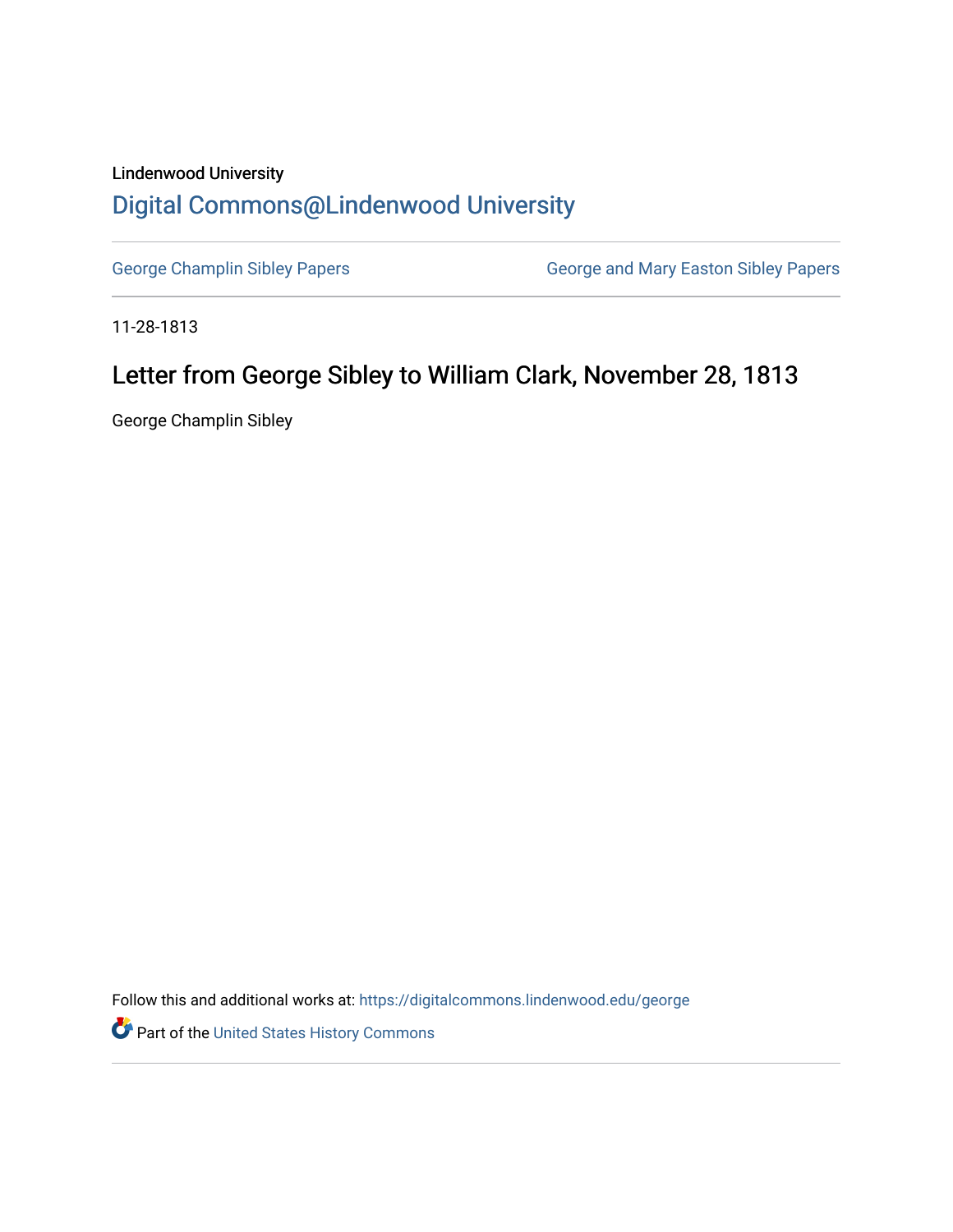(Copy)

Arrow Rock Sunday, MS 28. Nov. 1813

Sir,

I assembled the chief and head men of the great and little Osage Nations at my quarters this morning, and requested their answers to the following Questions \_\_\_

- 1. I wish you to inform me whether or not you ever expressed any wish to waive that Article of this Treaty between your Nations, and the U.S. in which the U.S. Engage to keep up a Trading House at Fort Clark?
- 2. Is it your wish now that the Trading House shall be reestablished, or do you wish it entirely discontinued and have your Supplies furnished as formerly by private traders?

3d. If it is your desire that the Trading House be reestablished I wish you to try and settle the question between you, when it shall be filed? and let me know your determination.

Che-Sho-Hm-ga. Head chief this osage said

 "All I know about the removal of the Trading House is, that at the mouth of the Osage River last Spring, Mr. Choutean asked me to sign the papers, which I was led to believe would cause the Trading House to be placed on the Osage River agreeably to a request which I made of the President when I was last at Washington. Mr. Choutean told me and others of my People, that if the T. House at Ft. Clark was broke up traders would be numerous in the Osage River and Goods Cheaper, and that we should see the good old times return, that traders could not go there now because the Factory sold goods too cheap. I signed the paper because I expected it would be the means of fixing the T. House on the Osage River. I wish that every part of the treaty may be strictly observed. I am not willing by any reason to wipe out that part of it which binds my Great Father to keep a constant flow of goods near my people for their accommodation. My father (White Hair) lies near this place. This Treaty was one of his last acts. He charged me on his death-bed to keep it sacred, and it is my determination to do so. If this place suits you, it suits me also. I am convinced the Osage Settlement of People near this place will make it more secure for my People to trade here than at the old place, and it will also afford us many other advantages."

Nee. Zu.mo.nee. head chief Little Osage said,

 "I never consented to have the trading House removed. I never will consent to its being altogether discontinued. Gen. Clark placed it at the fire Prairie, and The President solemnly promised to keep it there. I have their Treaty now in my hand, look at it (handing the Treaty). I expect it was not their intention to trifle with us and cheat us out of our Land. It is my wish and also that of all my People that the Trading House be reestablished as soon as possible at Ft. Clark. We do not like this place."

\_\_\_\_\_\_\_\_\_\_\_\_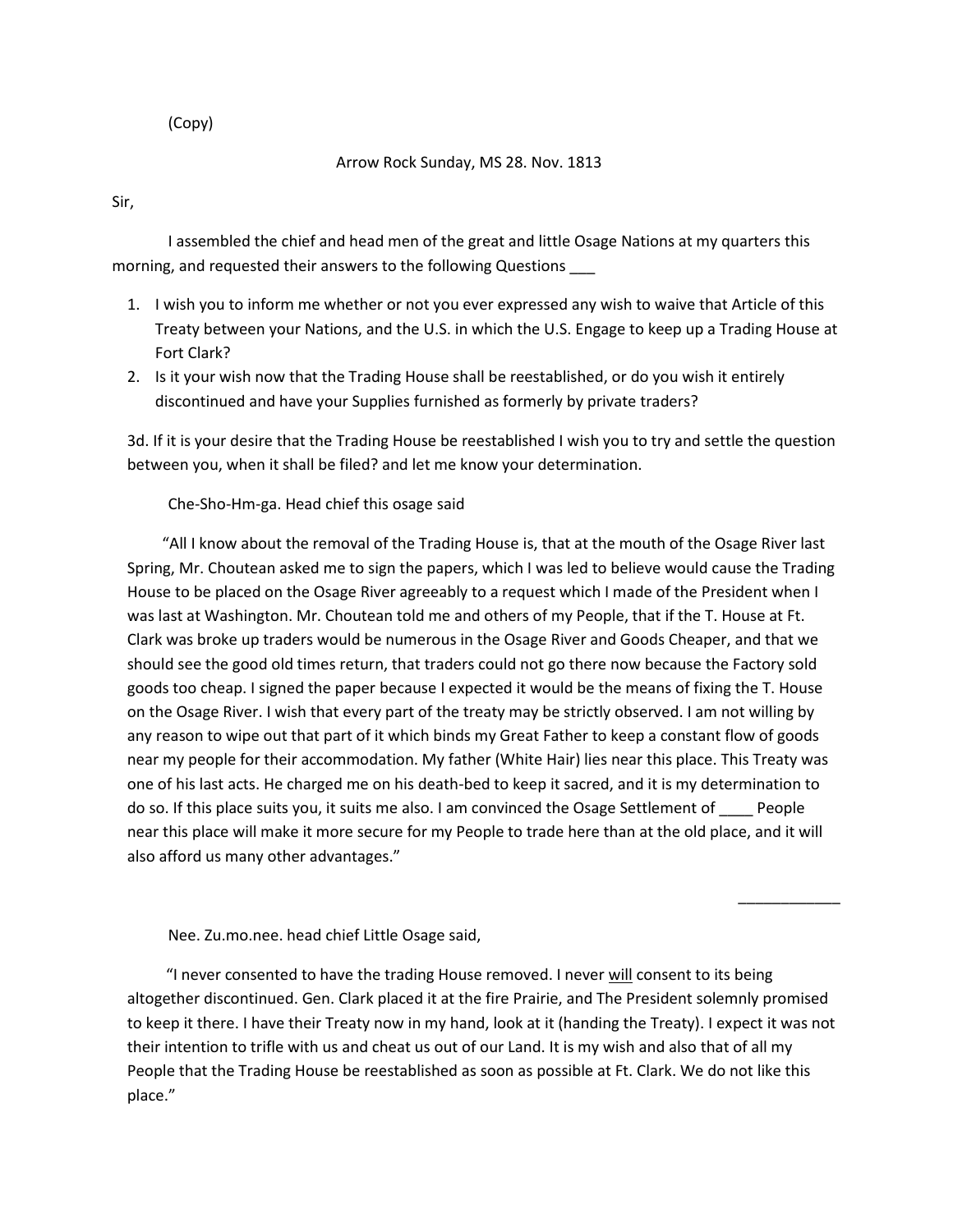Sano.Oreille. head warrior Little Osage said,

 "I know the Chief of the Big Osage asked the President to remove the Trading House to the Osage River + I heard the President tell him he could not. The President can do about anything he pleases, but it would be out of his power to turn bad rivers into good ones. My consent never was asked to remove or discontinue the T.H. No white man except he was a fool could ask so silly a question. I was sorry it was removed, very sorry, and I told you so before. I hope it will be fixed again at Ft. Clark, I don't like this place so well as that."

Sano.Nerf head warrior Big Osage + father in law of the grand Chief said,

"You have heard what my Chief has said relative to the removal of the T.H. We all agree to his determination to abide by the treaty. You asked me before if I thought this place would suit, and I told you yes. We do not like Fort Clark for very good reasons, the road between that place and our village is nearly as long as the one to this place, + is a very dangerous one to travel. Our enemies lay in wait for us when we go there to trade, and have killed several of our People. I think we will be more secure coming here on account of the Cage Settlement of Americans near this, and I am in favor of this place also on account of our being able to procure provisions here from the Settlers when we need any. I wish the Trading House to be fixed somewhere as soon as possible, and hope as it is not to be on the Osage River is may be here."

The Grey Bird. uncle of the head chief B.O. and oldest brother of "White Hair" dec? said,

"I like this place better than the old on account of the Settlement of Americans near it, which will I think afford us more security when we come to trade. The bones of my oldest brother ("White Hair) are buried on the road between this place and my village. The bones of several of my Nation lie unburied and bleaching on the Prairies between my village + Fort Clark. They were murdered by our enemies who lay in ambush for them when they went to trade. I find it is hard for us to agree with the Little Osage on this subject. I and my nephew are wiling that you shall decide the question. I hope you will fix our on some place soon. I think you had better remain here.

The Big Soldier a distinguished warrior + orator of Little Osage said,

"Whose fault is it that these two villages are divided? The Big Red Head (Lew. Clark) built a Fort at the fire Prairie. Old White Hair as well as my Chief agreed to settle there. We have kept our promises, they have not remembered theirs. After much difficulty we have fixed our village convenient to Fork Clark, under the full expectation that the Trading House was fair. But just as we had settled ourselves, we find all broke up. I was lately on a visit to the Great American Chief. He told me that Fort Clark should be made stronger than ever, that he would plant an iron port there that could not be pulled up, and that would never decay. I fear he has forgotten that promise and instead of planting an Iron port intends to let the old wooden one rot. The Trading House is not for nothing. We have given our land for it, and I tell you plainly, I think the President has done very wrong to remove it at all. I have seen him and his Country and Millions of his People, and am very certain that he is able to protect a Trading House wherever he is bound by contract to keep one. I do not like this place at all."